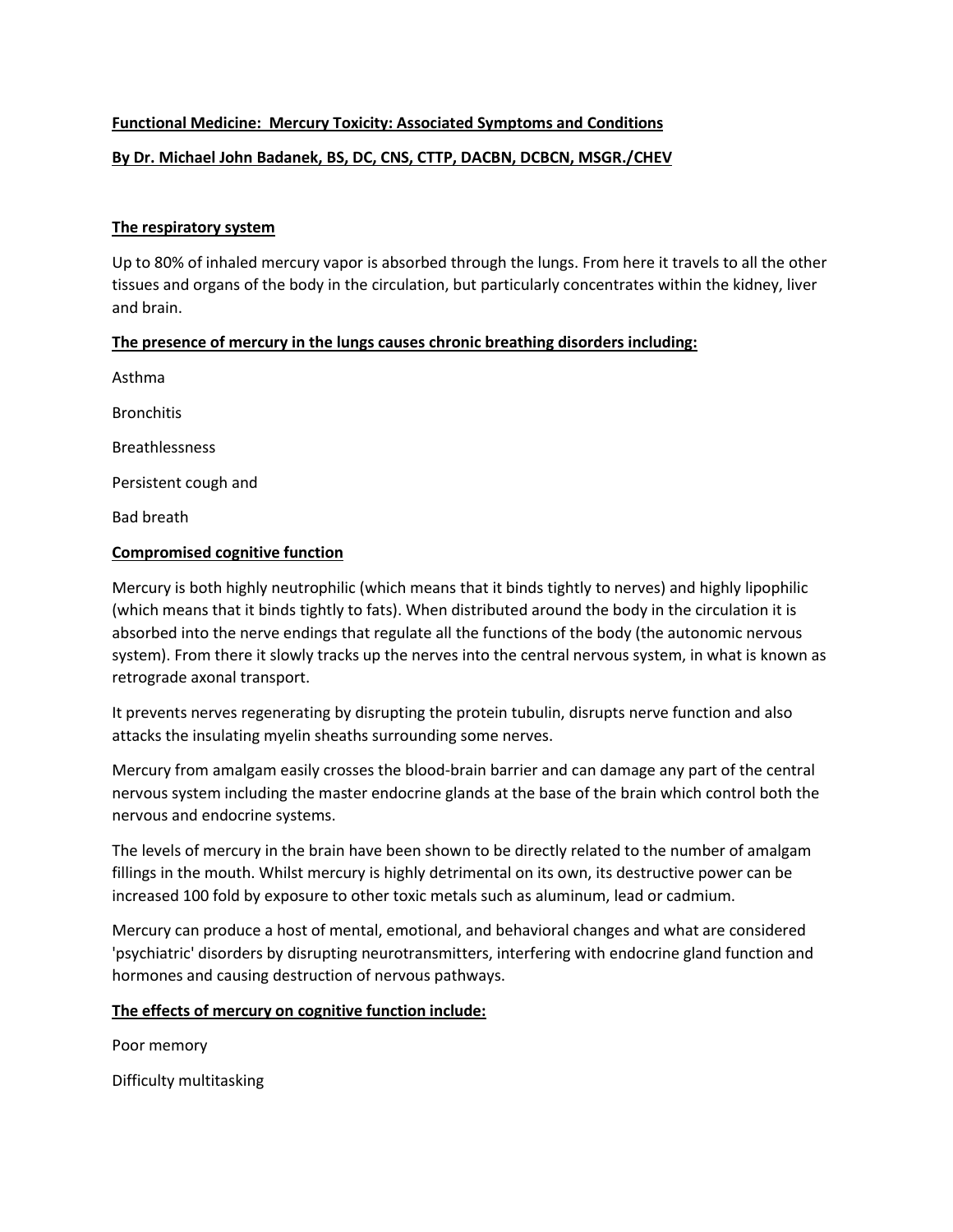#### Difficulty finding words

A lack of initiative

An inability to concentrate

An inability to make decisions and

Lack of motivation

Changes in mood

## **Mercury is also known to have profound effects upon mood including:**

Fears

Anxieties

Irritability

Fits of anger

Panic attacks

Mood swings

Loss of self-confidence

Withdrawal

Being easily embarrassed

Feeling overwhelmed

Feeling easily discouraged

A loss of sense of humor and

Life seems an endless, joyless struggle

'Psychiatric' symptoms

#### **The ability of mercury to induce 'mercury madness' is well recognized and symptoms include:**

**Hallucinations** 

Depression

A persistent death wish

Suicide attempts

Obsessive-Compulsive Disorders

Manic-Depressive Disorder

Panic disorders and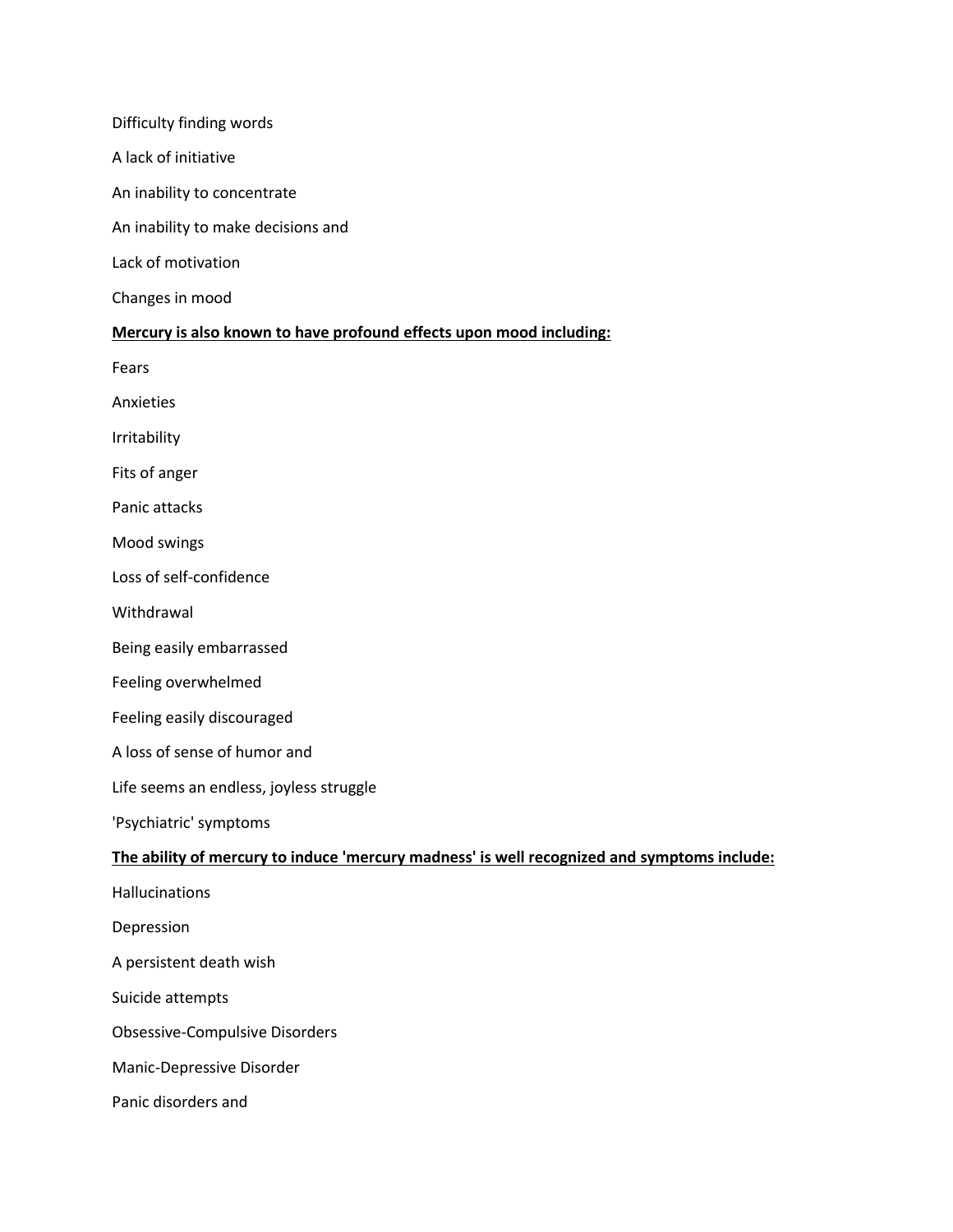# **Schizophrenia spectrum disorders**

#### **Peripheral nervous system symptoms**

The profound disruption of nerve structure and function leads to difficulty with motor nerve function including:

Difficulty articulating words

Numbness and tingling

Clumsiness

Difficulty doing fine tasks such as typing or adding numbers on a calculator

Tremors

Ticks and twitches (especially of the face and eyes)

A loss of coordination and

Restless legs

#### **Reproductive and sexual function**

Mercury is also recognized to collect in the reproductive organs in both men and women where it can cause a variety of disorders including infertility.

It is known to directly cross the placental barrier in pregnant women and also to concentrate in breast milk and mercury levels in newborn babies have been shown to be directly related to the number of amalgam fillings in the mother's mouth.

#### **The symptoms of mercury toxicity in both sexes include:**

A low or non-existent libido

Precocious or late puberty and

Infertility

#### **In women, the effects of mercury on reproductive function include:**

Heavy, missed or irregular periods

Severe period pains

Pre-menstrual tension (PMT)

Miscarriages and

Still births

#### **In men, mercury accumulates in the reproductive organs and particularly the testes causing:**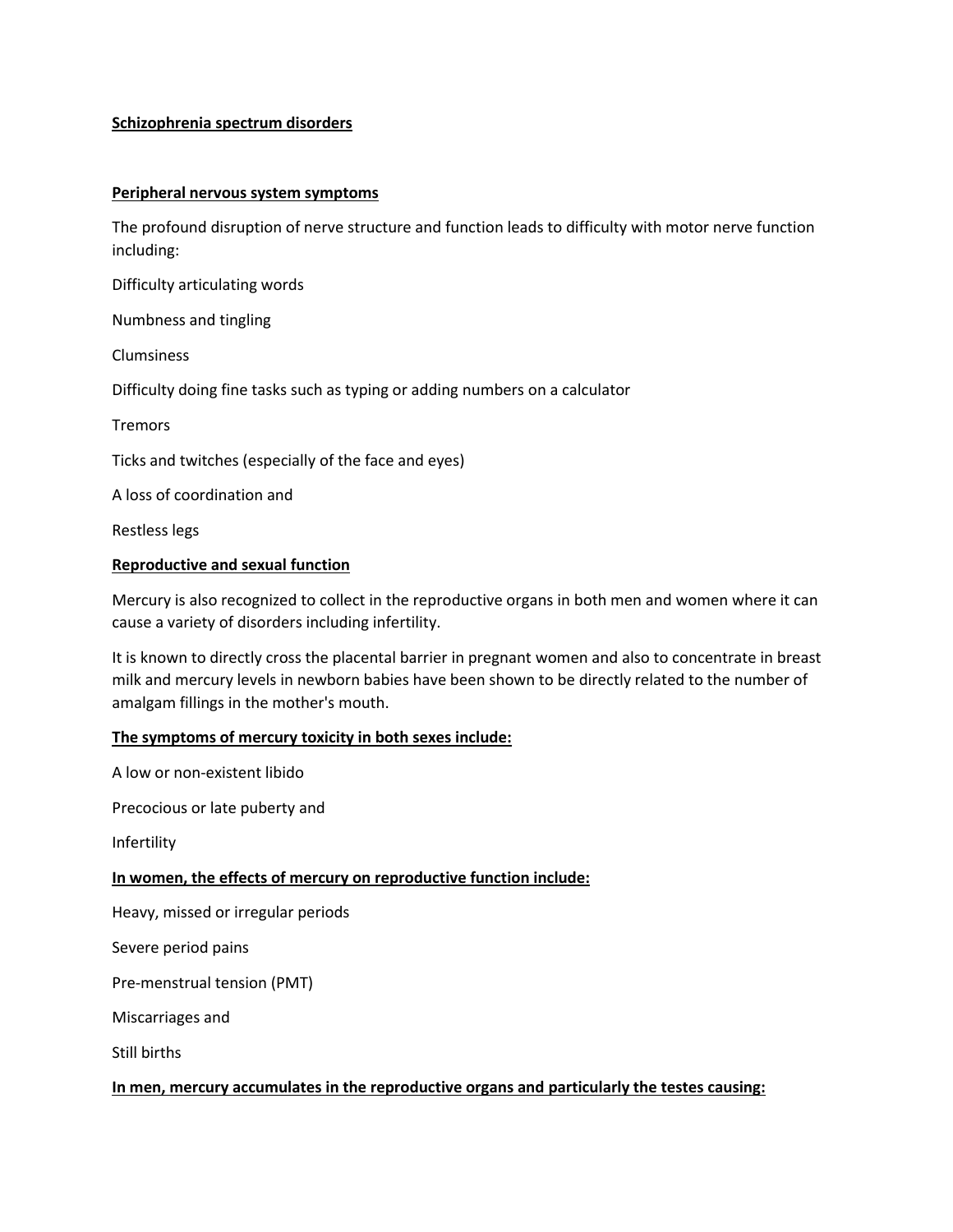#### Impotence

Premature ejaculation and

Low sperm count, defective sperm and sperm with poor motility

The urinary system

Mercury from dental amalgam fillings is also recognized to severely impact kidney function such that animal studies have shown a 50% reduction within a month of placement of the first amalgam filling.

#### **Effects of mercury on the urinary system include:**

Kidney damage Frequent urination Frequent nocturnal urination (2-3 times a night or more) Incontinence (especially in women) Difficulty urinating (especially in men) An urgent need to urinate and A variety of kidney and bladder diseases.

The musculoskeletal system

Mercury also accumulates throughout the body in muscles and joints causing the muscle tenderness and pain familiar to fibromyalgia sufferers and the joint pain, stiffness and swelling of rheumatoid arthritis.

## **The symptoms of mercury toxicity on the musculoskeletal system include:**

| Tender, sore muscles                                    |
|---------------------------------------------------------|
| Rapid muscle fatigue                                    |
| Joint pain                                              |
| Joint swelling                                          |
| Joint stiffness                                         |
| Muscle cramps                                           |
| Low-back pain                                           |
| Muscle weakness and                                     |
| Jaw joint or Temper-mandibular joint dysfunction (TMJD) |
| The cardiovascular system                               |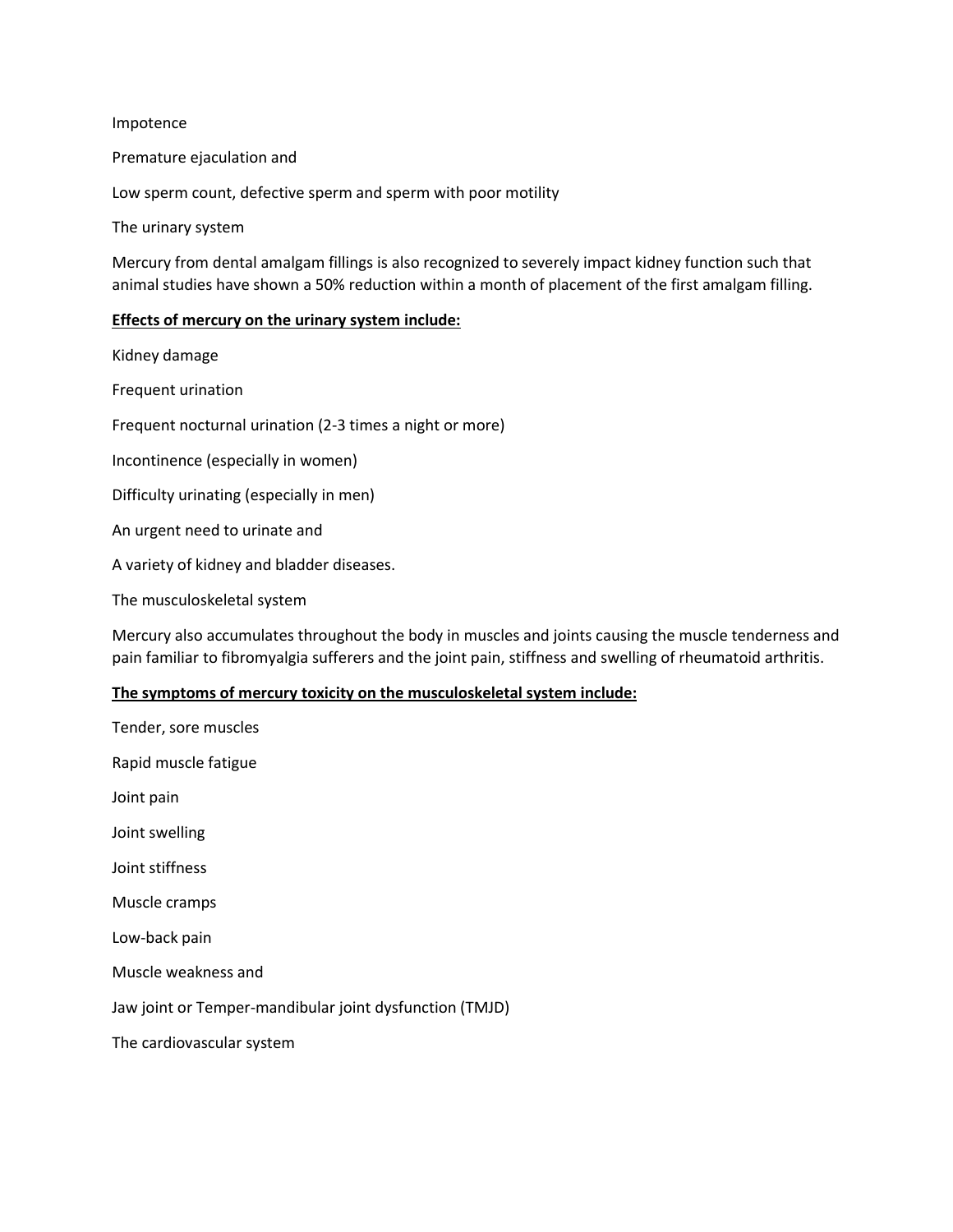In particular, mercury seems to collect in the heart muscle and valves and has been found at22,000X the levels found in the blood. Mercury is strongly associated with elevated levels of homocysteine and cholesterol and heart attacks.

It also causes red blood cells to rupture and replaces the iron in hemoglobin so that the oxygen carrying capacity of the blood can be reduced by half. Mercury also causes a weakening in the walls of the small blood vessels leading to a reduced blood supply to the organs and tissues.

# **The cardiovascular symptoms of mercury poisoning include:**

| <b>Heart palpitations</b>                              |
|--------------------------------------------------------|
| An irregular heart beat                                |
| Angina or chest pain                                   |
| A racing heart beat                                    |
| Either an abnormally slow or rapid heart rate          |
| Low or high blood pressure                             |
| Frequently feeling faint                               |
| Elevated blood cholesterol and homocysteine levels and |
| Easy bleeding and bruising.                            |
| The endocrine system                                   |

Mercury disrupts hormone production and release from the endocrine glands, and also blocks the receptors which allow the hormones to dock on to the target cells in the tissues.

The endocrine system has a high requirement for specific trace minerals and accumulation of mercury within the glands may occur because of the chemical similarity to the essential mineral, zinc.

# **Symptoms of mercury poisoning in the endocrine system include:**

Hypoglycemia and dysglycaemia (low and poorly controlled blood sugar respectively)

Hypothyroidism (an underactive thyroid gland)

Hypoadrenalism (under-functioning adrenal glands)

Constant fatigue (adrenal and thyroid gland exhaustion) and

A poor physiological response to stress.

The oral cavity

Mercury also collects in very high concentrations in the jaw bones and the soft tissues of the mouth. This is a result of it being a heavy metal that literally sinks to the bottom of each body compartment including the jaws and pelvis and the fact that mercury is driven into the tissues of the mouth which act as a cathode to the anode of the amalgam fillings.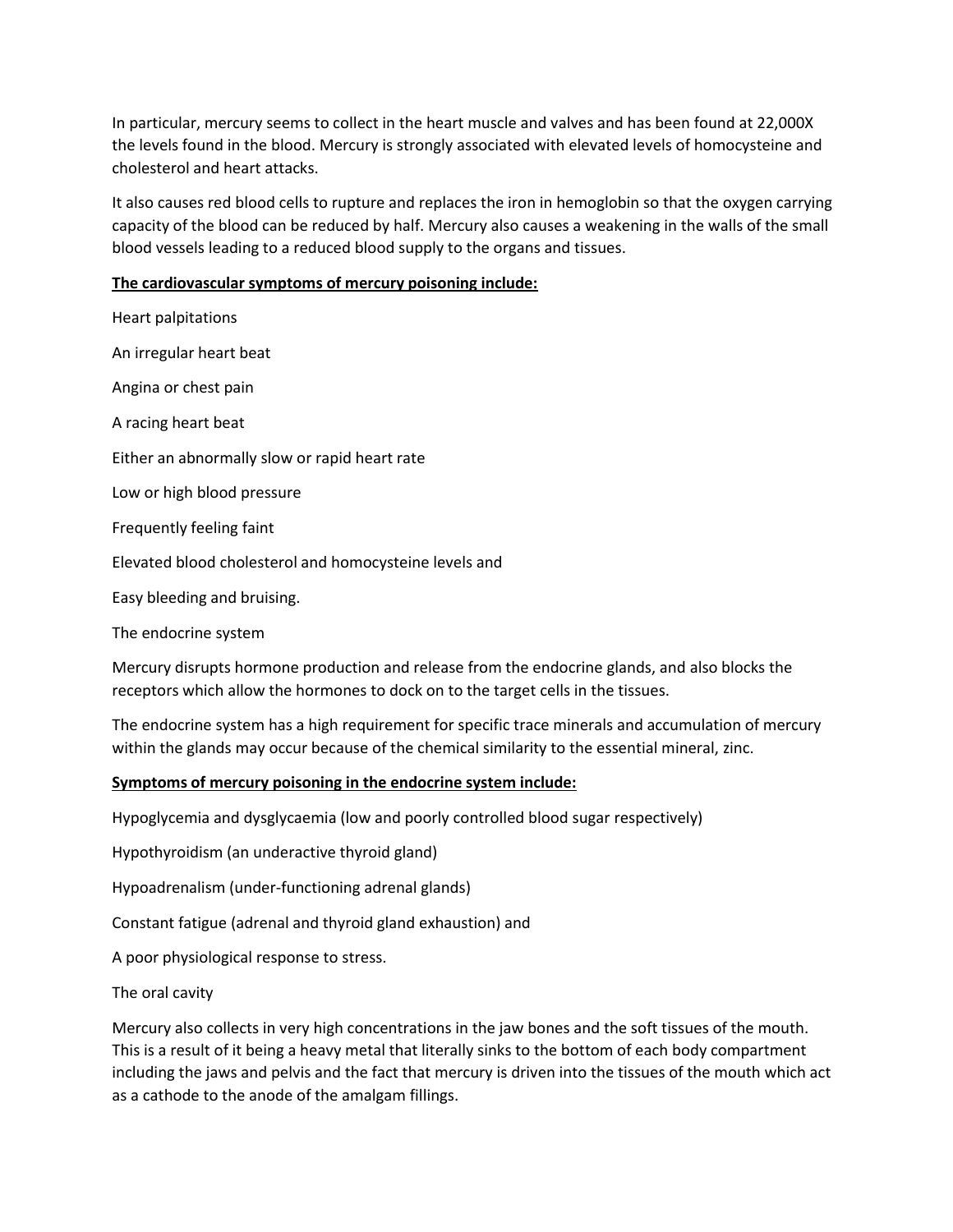Mixing gold and amalgam restorations in the mouth is also recognized to increase the amount of mercury vapor given off several fold and placing gold crowns over amalgam cores particularly drives mercury into the surrounding bone.

# **Symptoms of mercury toxicity in the mouth include:**

| <b>Bleeding gums</b>                                                                                |
|-----------------------------------------------------------------------------------------------------|
| Periodontal (gum) disease                                                                           |
| Mouth ulcers                                                                                        |
| A metallic taste                                                                                    |
| <b>Excessive salivation</b>                                                                         |
| A loss of the sense of taste                                                                        |
| A burning, red, inflamed mouth                                                                      |
| 'Bald' patches on the tongue or cheeks (includes geographical tongue) and                           |
| Dark spots on gums ('amalgam tattoos')                                                              |
| The ears: Hearing and balance                                                                       |
| Mercury also seems to collect in the many sensory nerves of the ear that serve hearing and balance. |
| <b>Symptoms include:</b>                                                                            |
| <b>Dizziness</b>                                                                                    |
| Vertigo                                                                                             |
| Poor balance                                                                                        |
| Tinnitus (ringing or whining noises in the ears)                                                    |
| Pain in the ear canals                                                                              |
| Poor hearing and deafness and                                                                       |
| Difficulty interpreting what you hear.                                                              |
| Skin, hair and nails                                                                                |
| For the body, the skin is a major route of excretion and it will try to expel mercury via the skin  |

leading to itchy rashes, and dry, flaking skin. It can also strange crawling sensations and reddening of the palms of the hands and soles of the feet.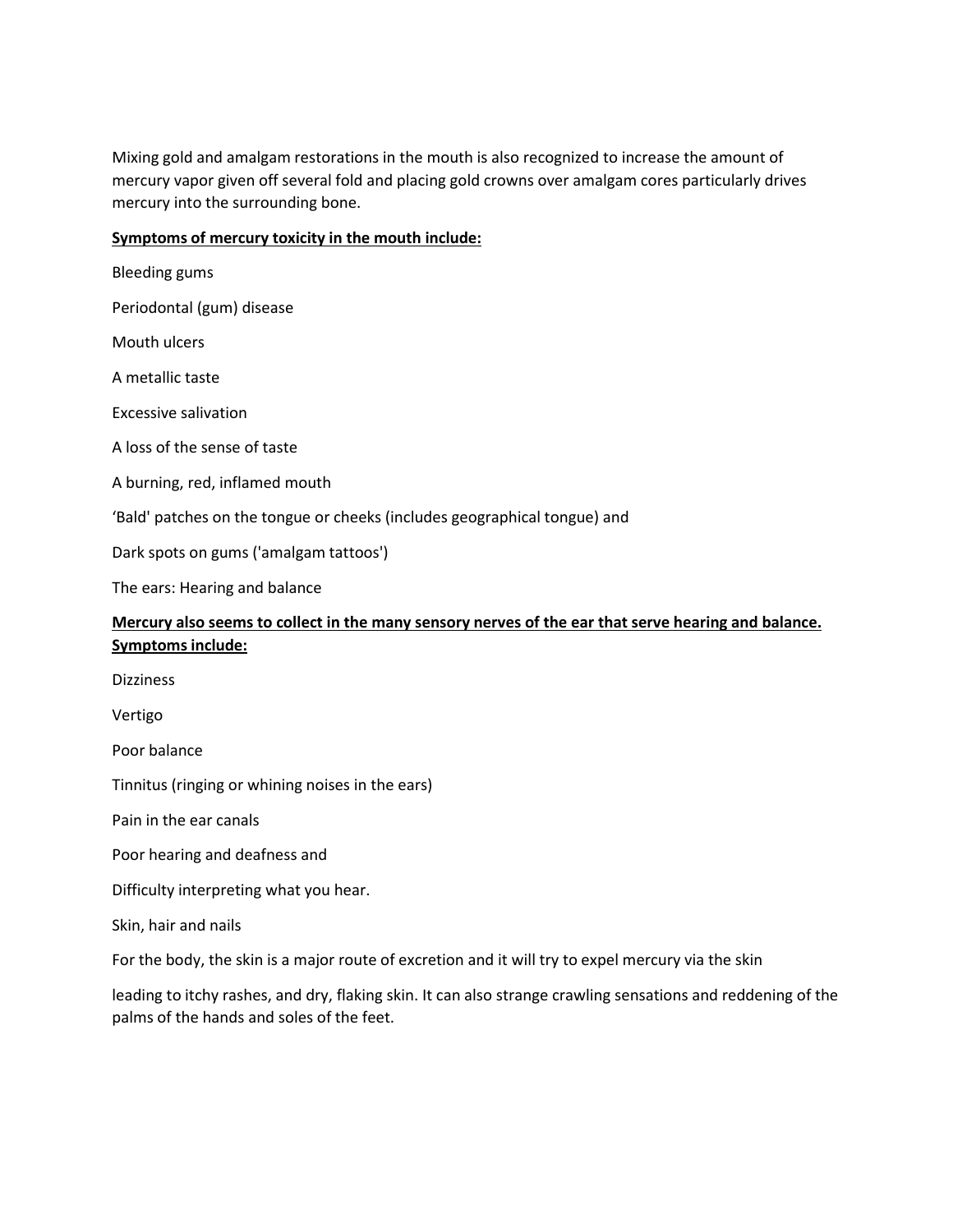It also seems to interfere with the regulation of perspiration so that some people become unable to sweat while others sweat profusely. Cold, clammy skin Dry skin Peeling or flaking skin on the hands, feet and face A puffy face Red, flaky skin around the eyes Thick, red skin on hands & feet Pricking, stabbing, fizzing or crawling sensations in the skin (vermiculation) Very itchy rashes Eczema and psoriasis. Mercury also seems to interfere with the autonomic control of perspiration causing: Excessive perspiration An inability to sweat or Night sweats. The quality of the hair and nails is also adversely affected causing: Loss of axillary, pubic, body or head hair Greying of hair Dry, thin, wiry, dull hair and Weak, flaky nails that split and tear easily. The nose and sinuses **Some of the mercury vapor from amalgam fillings adheres to the lining ofthe nose and sinuses from where it can be transported directly into the brain and cause the following symptoms:** Chronic sinusitis Poor sense of smell Chronic or recurrent rhinitis Nasal congestion A persistently sore throat and Chronic tonsillitis.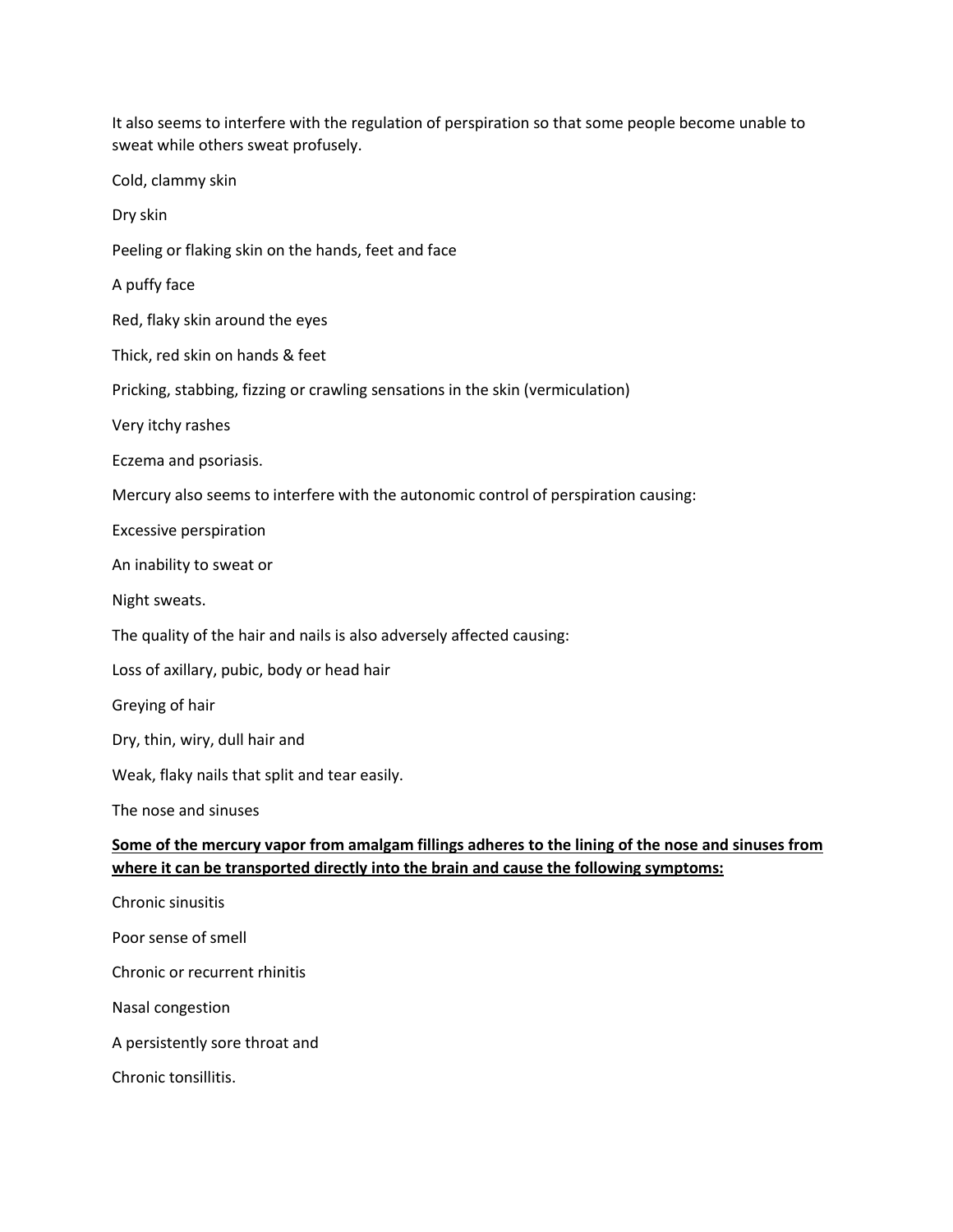## **Eyesight**

Mercury appears to collect within the eye balls themselves leading to the appearance of 'floaters' (dark cloudy areas), but also adversely affects the muscles controlling focusing of the eyesand lens and the sensory nerves of the retina itself leading to:

Intermittent visual blurring

Deteriorating peripheral vision or 'tunnel' vision

Bulging eyes

Sensitivity to light

Difficulty focusing

Poor color vision

Poor night vision and

Difficulty moving the eyes.

## **The digestive system**

Much of the mercury from dental amalgams is swallowed along with foods or in the saliva and the digestive system is usually one of the first to be affected. Mercury binds with and blocks the actions of digestive enzymes leading to poor digestion and the development of food intolerances.

It also alters the normal ecology of the colon, favoring the overgrowth of yeasts (most commonly Candida albicans) and suppressing the growth of 'friendly' bacteria which can lead to the development of intestinal permeability or a so called 'leaky gut'. Digestive symptoms of mercury poisoning include:

The development of food sensitivities and intolerances

Abdominal cramps and pain Constipation and/or diarrhea Irritable bowel syndrome Malabsorption Leaky gut **Gastroenteritis** Nausea and Heartburn.

The immune system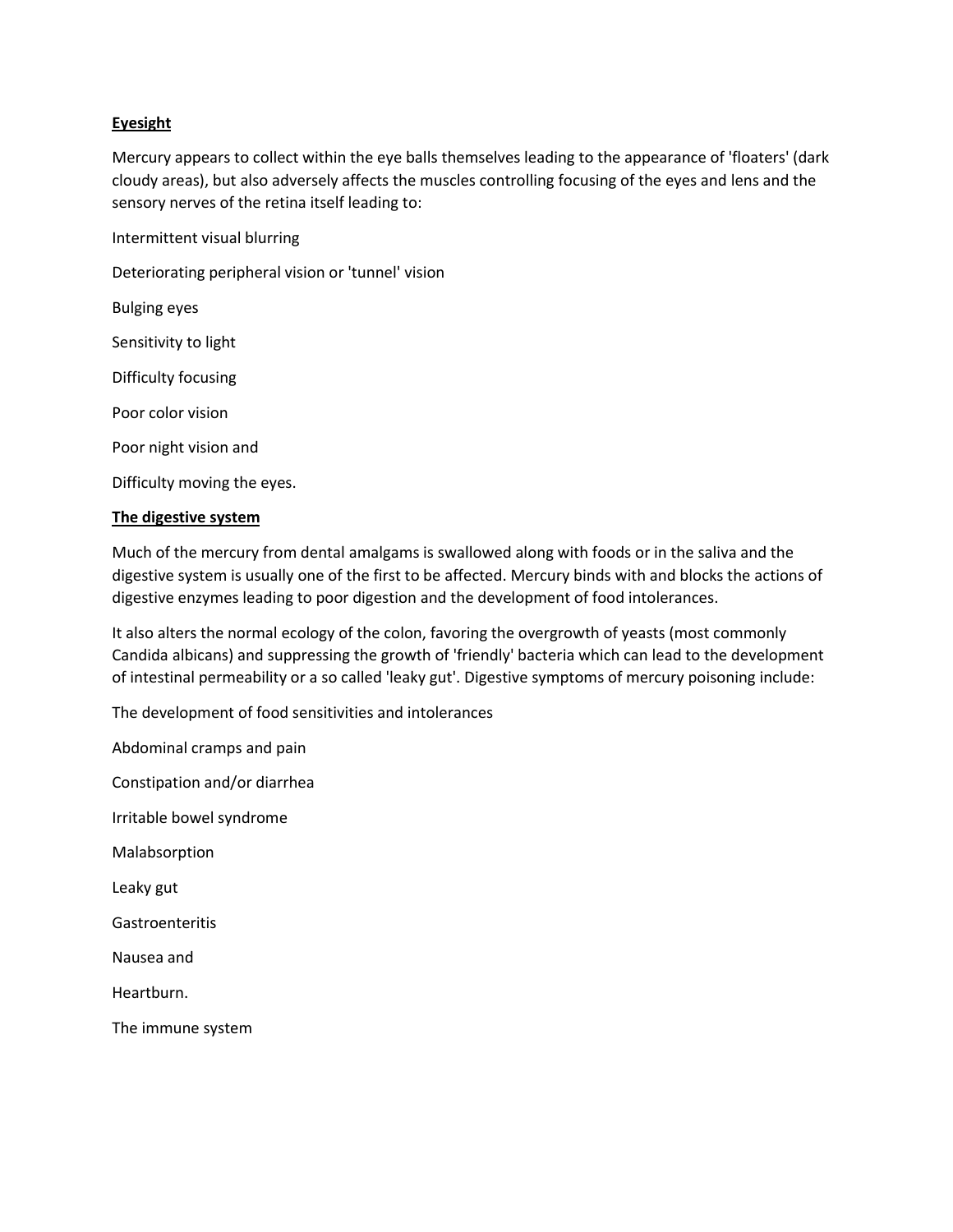The immune system is one of the first casualties of mercury toxicity. It causes a reduction in the number of natural killer (NK) cells which are responsible for policing tumors and viruses leading to the development of chronic viral infections and cancer.

# **The effects of mercury toxicity upon the immune system include:**

Chronic, recurrent or frequent infections.

Chronic or recurrent yeast infections. Mercury actively promotes the overgrowth of yeasts such as Candida albicans causing thrush, 'jock' itch and athlete's foot.

The development of allergies and sensitivities. Mercury alters the ratios of T-helper cells to T-suppressor cells so that the immune response is turned on more readily but not terminated, leading the immune system to over-react to a wide variety of foods and chemicals.

Autoimmune diseases. Mercury binds to proteins on the surface of the cells of the body (the histocompatibility complex), leading the immune system to identify them as being foreign and initiating one of the 100 ormore autoimmune diseases such as multiple sclerosis, scleroderma or Hashimoto thyroiditis.

Various cancers. The undermining of the immune response and in particular the disabling of the natural killer cells leads to the development of one of the most prevalent immune deficiency disease of all: cancer.

The lymphatic system works to drain and filter excess fluid from the tissues and to initiate an immune response if required. The effects of mercury toxicity on the lymphatic system include:

Water retention (especially of the legs) and

Swollen lymph nodes (especially in the neck).

# **General symptoms of mercury toxicity**

Last, but not least, mercury particularly accumulates in the mitochondria ('powerhouses') of the cells where it poisons energy production. The presence of mercury in the circulation and the effects on energy production lead to:

A profound exhaustion and fatigue (chronic fatigue syndrome and fibromyalgia)

Low body temperature Cold hands and feet Unexplained changes in weight Changes in appetite Excessive thirst Headaches and migraines Anemia